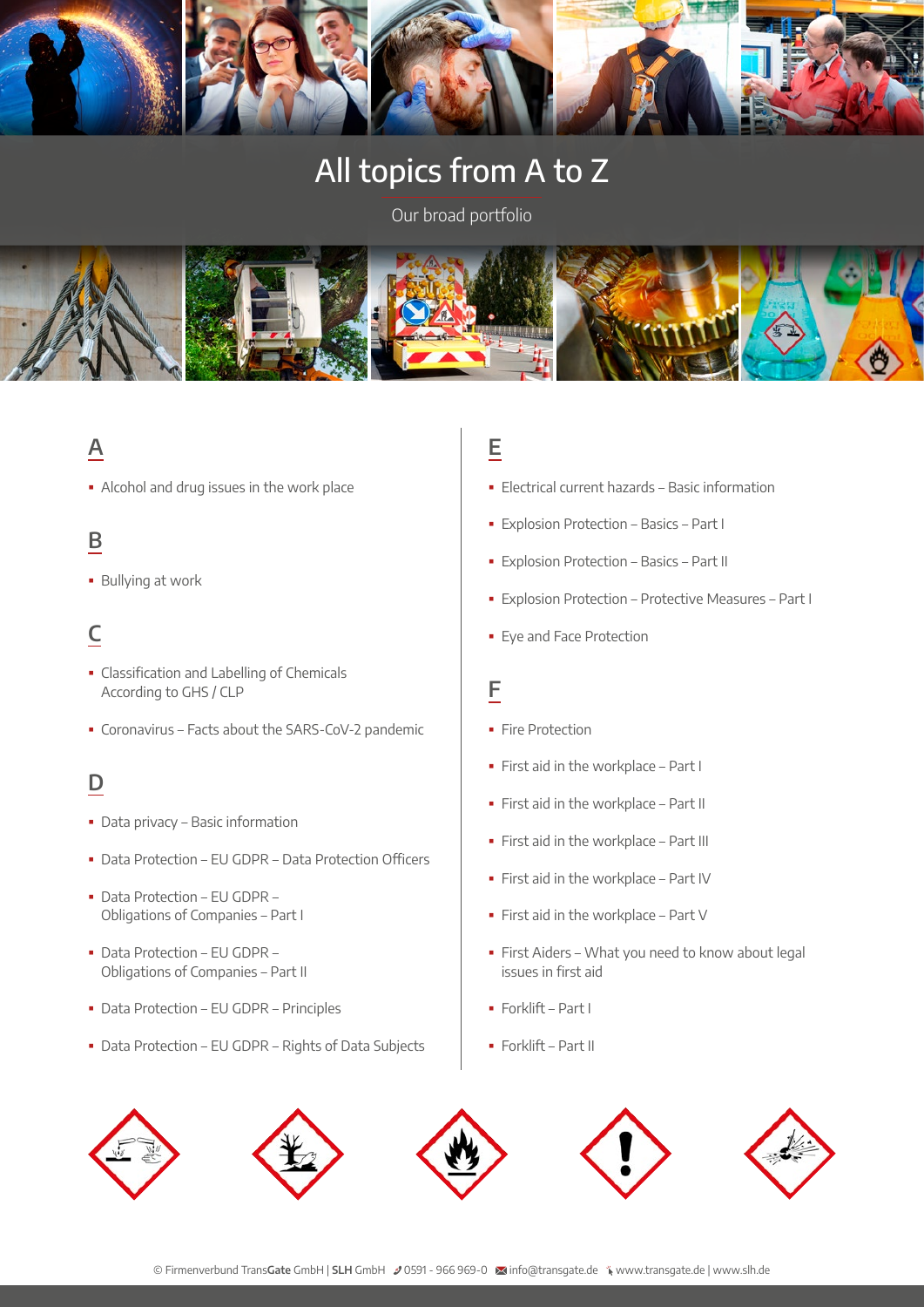## **All topics from A to Z**

Our broad portfolio



## **H**

- **Handling acids and bases**
- Handling hazardous substances Part I
- Handling hazardous substances Part II
- Handling of substances hazardous to water
- Handling solvents Part I Risks

### **I**

- Industrial safety and monitoring Part I
- Industrial safety and monitoring Part II

## **L**

- **Exercise 1** Labour legislation Basics and European policy
- **Ladders and steps**
- Lifting and Carrying Pulling and Pushing Part I – Lifting and Carrying
- **-** Lifting and Carrying Pulling and Pushing -Part II – Pulling and Pushing
- **·** Lifting equipment in lifting operations

### **M**

• Maintenance of systems and machines



#### **N**

· Noise

#### **O**

Occupation safety through taining

### **P**

- Personal Protective Equipment Part I
- **Protective Measures Against Computer Malware**



## **Q**

Quality Management – Its meaning and purpose

### **R**

- Responsibility regarding Occupational Safety and Health (OSH)
- Risk assessment for managers
- Rules of conduct on IT security Part I
- Rules of conduct on IT security Part II